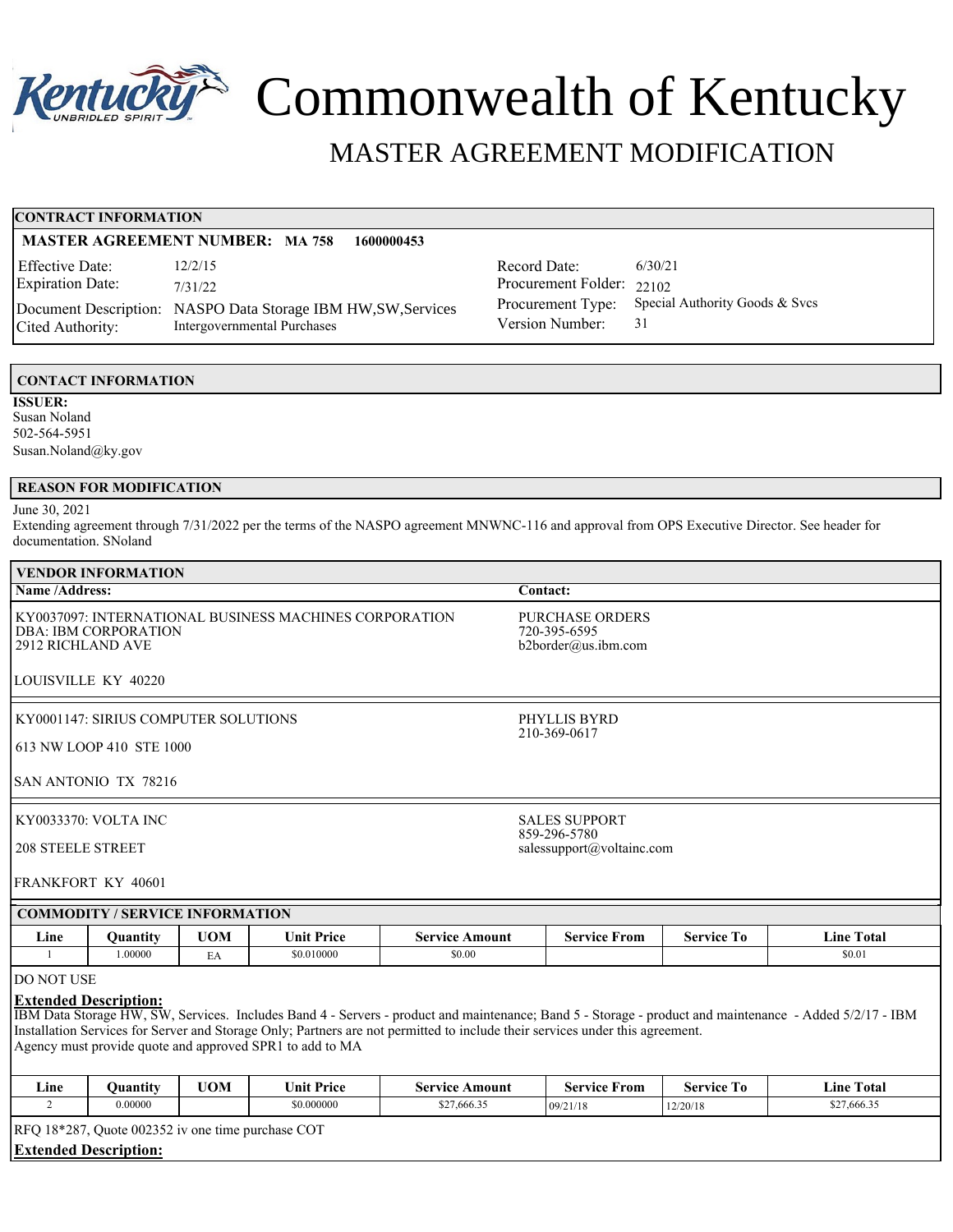IBM Data Storage HW, SW, Services. Includes Band 4 - Servers - product and maintenance; Band 5 - Storage - product and maintenance - Added 5/2/17 - IBM Installation Services for Server and Storage Only; Partners are not permitted to include their services under this agreement. Agency must provide quote and approved SPR1 to add to MA

| . .<br>⊥ıne | Juantity       | UOM | $\mathbf{r}$<br>. .<br>∪nıt<br><sup>P</sup> rice | \mount<br>service | service<br>*rom | Service<br>- 10 | ⊥ıne<br>I otal |
|-------------|----------------|-----|--------------------------------------------------|-------------------|-----------------|-----------------|----------------|
|             | <b>J.00000</b> |     | .000000                                          | \$2,889.52        | 10/08/18        | 01/08/19        | \$2,889.52     |

#### COT APR5002257 One Time Purchase

#### **Extended Description:**

COT APR5002257, SPR1 19\*320, Volta Quote 002354 v.1, One Time Purchase for Treasury P8 hardware maintenance 7/11/18 - 7/10/19

| . .<br>Line<br>$\sim$ | .<br>Juantity | <b>UOM</b> | <b>Jnit Price</b> | Amount<br>Service | †rom<br>Service | -<br>Service | m.<br>Total<br>⊥ıne ⊺ |
|-----------------------|---------------|------------|-------------------|-------------------|-----------------|--------------|-----------------------|
|                       | 0.00000       |            | \$0.000000        | \$8,415.00        | 11/06/18        | 02/06/19     | 415.00                |

COT APR5002572 One Time Purchase

#### **Extended Description:**

COT APR5002572, SPR1 19\*1108, Volta Quote 002460 v.1, One Time Purchase for COT IBM Network Advisor Enterprise Edition SW Maint 1YRen

| <b><i><u>Property</u></i></b><br>Line | Juantıtv | <b>UOM</b> | πт<br><b>∵ Price</b><br>∍nıt | Amount<br>Service | $\sim$<br>From<br>service | --<br>Service<br>-10 | Total<br>Line |
|---------------------------------------|----------|------------|------------------------------|-------------------|---------------------------|----------------------|---------------|
|                                       | 0.00000  |            | \$0.000000                   | \$168,650.58      | 11/16/18                  | 02/16/19             | \$168,650.58  |

COT APR5002563 One Time Purchase

## **Extended Description:**

COT APR5002563, SPR1 19\*1138, Volta Quote 002484 v.1, One Time Purchase for COT IBM Bi-Annual Maintenance 10/1/18 - 3/31/19

| . .<br>Line | Ouantıtv | <b>UOM</b> | $T$ $T$<br>$\cdots$<br>Price<br>∪nıt | Amount<br>Service | Service<br>From | <b>CONTRACTOR</b><br>Service<br>- 10 | Total<br>. .<br>⊥ıne ⊺ |
|-------------|----------|------------|--------------------------------------|-------------------|-----------------|--------------------------------------|------------------------|
|             | 0.00000  |            | \$0.000000                           | \$61,899.54       | 12/04/18        | 03/31/19                             | \$61,899.54            |

KY Retirement Systems One Time Purchase

#### **Extended Description:**

KY Retirement Systems SPR1 100 19000001193 approved for Volta quote 002509. One purchase of IBM Storwize V7000 Expansion to replace equipment that will no longer be supported under manufacturing support.

| - .<br>Line | Juantıtv | <b>UOM</b> | Unit Price | Amount<br>service | From<br>Service | -<br>Service<br>- 10 | --<br>Fotal<br>∟ıne ⊺ |
|-------------|----------|------------|------------|-------------------|-----------------|----------------------|-----------------------|
|             | 0.00000  |            | \$0.000000 | \$358,718.92      | 101/02/19       | 03/31/19             | ,718.92<br>\$358.1    |

COT APR5002668 One Time Purchase

# **Extended Description:**

COT APR5002668, SPR1 19\*1400, Volta Quote 002545 v.1, One Time Purchase for COT UNIX/AIX Power9 hardware.

| . .<br>$\sqcup$ ne | $\cdot$ .<br>Juantıtv | UOM | <b>t</b> Price<br>∪nit | Amount<br>service | ∀rom<br>service | --<br>Service<br>- 10 | $ -$<br>m.<br>Total<br>⊥ıne ⊺ |
|--------------------|-----------------------|-----|------------------------|-------------------|-----------------|-----------------------|-------------------------------|
|                    | 0.00000               |     | \$0.000000             | \$52,076.67       | 01/03/19        | 03/31/19              | \$52,076.67                   |

COT APR5002712 One Time Purchase

## **Extended Description:**

COT APR5002712, SPR1 19\*1401, Volta Quote 002569, One Time Purchase for maintenance for KRS at CDC and KRS.

| . .<br>Line | Juantıtv | <b>TION</b><br>''UN | $\mathbf{r}$<br><b>∵+ Price</b><br>∍nıt | Amount<br>Service | From<br>Service | $\sim$<br>Service<br>-10 | m.<br>Total<br>⊥ıne ⊺ |
|-------------|----------|---------------------|-----------------------------------------|-------------------|-----------------|--------------------------|-----------------------|
|             | 0.00000  |                     | \$0.000000                              | \$17,984.45       | 01/30/19        | 03/31/19                 | \$17,984.45           |

KET One Time Purchase SPR1 19\*1279

## **Extended Description:**

KET One Time Purchase SPR1 545 1900001279 approved for Volta quote 002551, IBM LT05 Tape Library Extension Cabinet.

| Line | Juantity | <b>TTAB</b><br>UN. | $T$ T<br><b>∵ Price</b><br>* ≀nıt ∶ | Amount<br>service | service<br>'rom | --<br>Service<br>ΊO | $\sim$<br>Total<br>$\blacktriangle$ ine $\blacktriangle$ |
|------|----------|--------------------|-------------------------------------|-------------------|-----------------|---------------------|----------------------------------------------------------|
|      | 0.00000  |                    | \$0.000000                          | \$498.80          | 03/25/19        | 03/31/19            | \$498.80                                                 |

COT APR5003010 One Time Purchase

# **Extended Description:**

COT APR5003010, Volta Quote 002530v1, One Time Purchase, IBM 24 x 7 Maintenance Uplift

| 0.00000<br>\$0.000000<br>\$107,498.66<br>\$107.<br>,498.66<br>08/03/19<br>05/03/19 | $\mathbf{r}$<br>∟ine | Ouantıtv | <b>UOM</b> | Unit Price | Amount<br>Service | $\sim$<br>*rom<br>service | --<br>Service<br>- 10 | <b>CONTRACTOR</b><br>Total<br>∟ine |
|------------------------------------------------------------------------------------|----------------------|----------|------------|------------|-------------------|---------------------------|-----------------------|------------------------------------|
|                                                                                    |                      |          |            |            |                   |                           |                       |                                    |

COT APR 5003052 One Time Purchase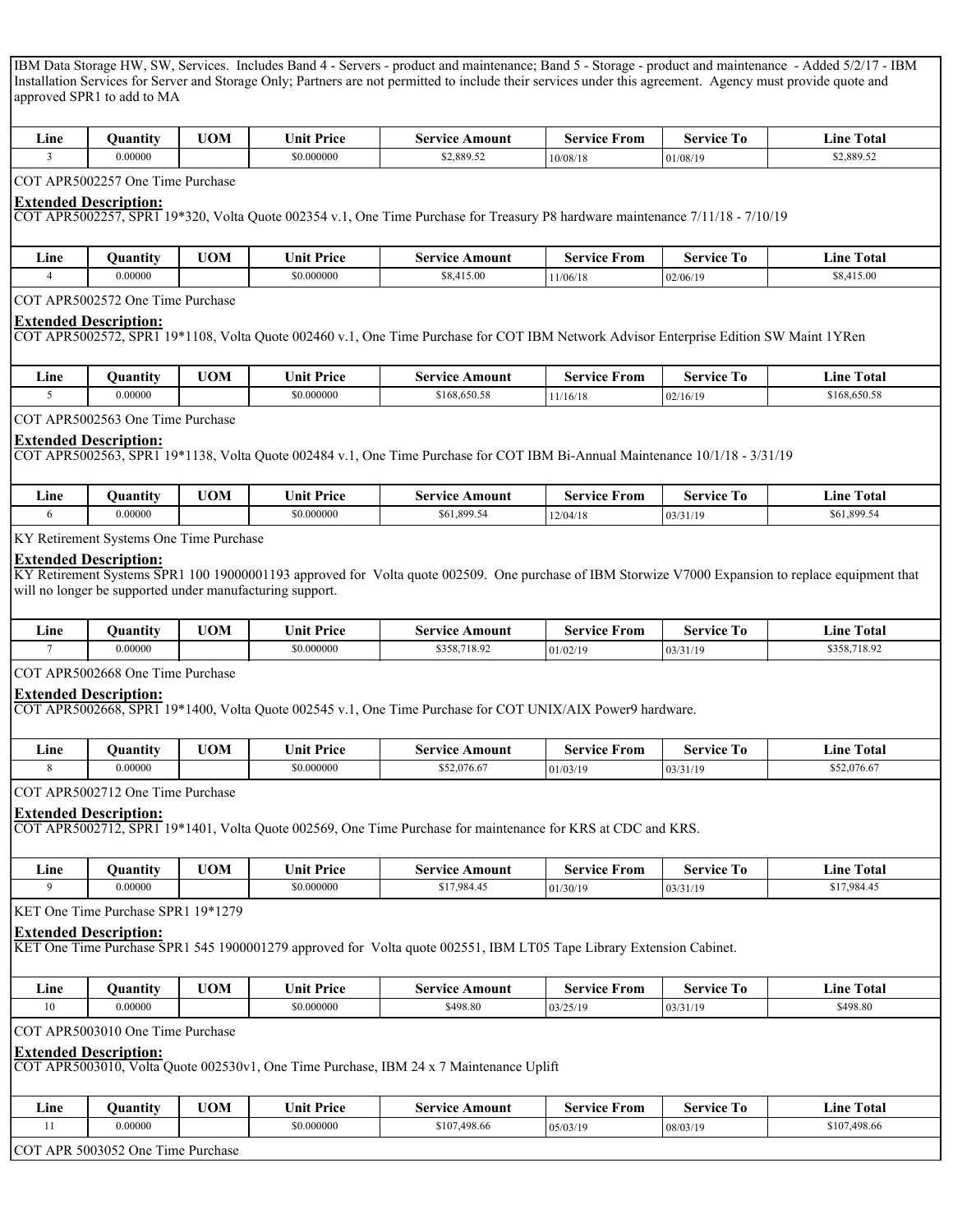# **Extended Description:**

COT APR 5003052, SPR1 19-2286, IBM BiAnnual Hardware Maintenance, Volta quote 002733v1 April 1, 2019 - September 30, 2019.

| . .<br>Line<br>__ | . .<br>Juantıtv | <b>TOM</b> | $\mathbf{r}$<br>Price<br>∪nıt | Amount<br>service | From<br>service | -<br>Service | l'otal<br>⊥ıne ⊺ |
|-------------------|-----------------|------------|-------------------------------|-------------------|-----------------|--------------|------------------|
|                   | 0.00000         |            | \$0.000000                    | \$3,685.07        | 09/05/19        | 12/05/19     | 3,685.07         |

COT APR 5003559 One Time Purchase

# **Extended Description:**

COT APR 5003559, SPR1 20-524, P8 Maintenance, Volta quote 002833 7/11/19 - 7/10/20

| . .<br>Line | Juantıtv | <b>TION</b><br><b>JUIVI</b> | U <b>nit Price</b>  | Amount<br>service | Service<br>From | $\sim$<br>Service<br>- 10 | --<br>. .<br>1 otal<br>Lıne |
|-------------|----------|-----------------------------|---------------------|-------------------|-----------------|---------------------------|-----------------------------|
|             | 0.00000  |                             | $^{\circ}$ 0.000000 | \$95,513.94       | 09/19/19        | 12/19/19                  | \$95,513.94                 |

KRS One Time Purchase SPR1 20-662

# **Extended Description:**

KY Retirement Systems SPR1 20-662, Volta quote 003120 v1, one time purchase IBM Storwize Generation 3 v7000 storage unit

| . .<br>Line | Juantıtv | <b>UOM</b> | m t<br><b>∵ Price</b><br>∍nıt | Amount<br>Service    | From<br>Service | -<br>Service<br>10 | m.<br>Total<br>⊥ıne ⊺ |
|-------------|----------|------------|-------------------------------|----------------------|-----------------|--------------------|-----------------------|
|             | 0.00000  |            | \$0.000000                    | \$140.711<br>. 11.04 | 10/10/19        | 01/10/20           | \$140,71<br>1.04      |

COT APR 5003696 One Time Purchase

#### **Extended Description:**

COT APR 5003696, SPR1 20-834, IBM Hardware Maintenance 10/1/19 - 9/30/20, Volta quote 003169v1

| $ -$<br>Line<br>__ | Juantıtv | <b>UOM</b> | $I$ Init<br><b>∵ Price</b> | Amount<br>Service | From<br>Service | $\overline{\phantom{a}}$<br>Service | Fotal<br>∟ine≐ |
|--------------------|----------|------------|----------------------------|-------------------|-----------------|-------------------------------------|----------------|
|                    | .00000   |            | \$0.000000                 | \$20,698.20       | 101/10/20       | 03/31/20                            | \$20,698.20    |

1-10-2020 COT/KRS One Time Purchase Volta Quote 003324v1

# **Extended Description:**

1-20-2020 COT/KRS One Time Purchase Volta Quote 003324v1, SPR1 20-1416, APR5003951 IBM Server Hardware Maintenance 1/1/2020 - 6/30/2020. One time purchase

| Line | Juantıtv | <b>UOM</b> | $\sim$ 300 $\sim$<br>$\mathbf{r}$<br>Price<br>∍nıt | Amount<br>Service | : From<br>service | Service<br>- 10 | <b>CENT</b><br>I otal<br>∟ıne ⊺ |
|------|----------|------------|----------------------------------------------------|-------------------|-------------------|-----------------|---------------------------------|
| ın   | 0.00000  |            | \$0.000000                                         | \$0.00            | 02/10/20          | 02/12/20        | \$0.00                          |

Do Not Use

#### **Extended Description:**

Do Not Use

| . .<br>$\sqcup$ ne | Vuantıtv | <b>UOM</b> | $\cdots$<br>Price<br>∪nıt | Amount<br>Service | From<br>Service | --<br>Service<br>- 10 | --<br>l otal<br>Lıne   |
|--------------------|----------|------------|---------------------------|-------------------|-----------------|-----------------------|------------------------|
|                    | 0.00000  |            | \$0.000000                | \$5,392.26        | 05/28/20        | 08/28/20              | 85 302 26<br>99,992.20 |

05/28/2020 SOS One Time Purchase Volta Quote 003638v1

#### **Extended Description:**

05/28/2020 SOS One Time Purchase Volta Quote 003638v1, SPR1 20-2857, IBM Hardware Maintenance 5/11/2020 - 5/10/2021. One time purchase

| . .<br>⊥ıne | Juantıty | $-1$<br>UN. | $\cdot$ Price<br>∪nıt | <b>\mount</b><br>service | From<br>service | $\overline{\phantom{a}}$<br>service<br>- 10 | $\sim$<br>rotal<br>∟ıne |
|-------------|----------|-------------|-----------------------|--------------------------|-----------------|---------------------------------------------|-------------------------|
|             | 0.00000  |             | \$0.000000            | \$20,976.92              | $106/15$ /2.    | 09/15/20                                    | \$20,976.92             |

06/15/2020 SOS One Time Purchase Volta Quote 003693v1

#### **Extended Description:**

06/15/2020 SOS One Time Purchase Volta Quote 003693v1, SPR1 20-3067, IBM SAN. One time purchase.

| Lıne | $\cdot$ .<br>Juantity | <b>TIOM</b><br>IUIV. | $\mathbf{r}$<br>$\sim$<br>Price<br>∕nıt | Amount<br>service | rom<br>service | --<br>Service<br>- 10 | Total<br>⊥ıne ⊺ |
|------|-----------------------|----------------------|-----------------------------------------|-------------------|----------------|-----------------------|-----------------|
|      | .00000                |                      | \$0.000000                              | \$3,868.00        | 106/19/20      | 09/19/20              | \$3,868.00      |

06/19/2020 COT/Treas,One Time Purchase,Volta Quote 003651v1

# **Extended Description:**

06/19/2020 COT/Treasury. One Time Purchase, Volta Quote 003651v1 SPR1 20-3162, IBM Maintenance Renewal 7/11/2020 - 7/10/2021. One time purchase.

| . .<br>∟ine                                                 | Ouantitv | <b>UOM</b> | <b>Unit Price</b> | Service Amount | Service From | <b>Service To</b> | Total<br>Line |  |  |
|-------------------------------------------------------------|----------|------------|-------------------|----------------|--------------|-------------------|---------------|--|--|
| ΖU                                                          | 0.00000  |            | \$0.000000        | \$52,400.39    | 106/19/20    | 09/30/20          | \$52,400.39   |  |  |
| 07/14/2020 COT/KRS, One Time Purchase, Volta Quote 003557v1 |          |            |                   |                |              |                   |               |  |  |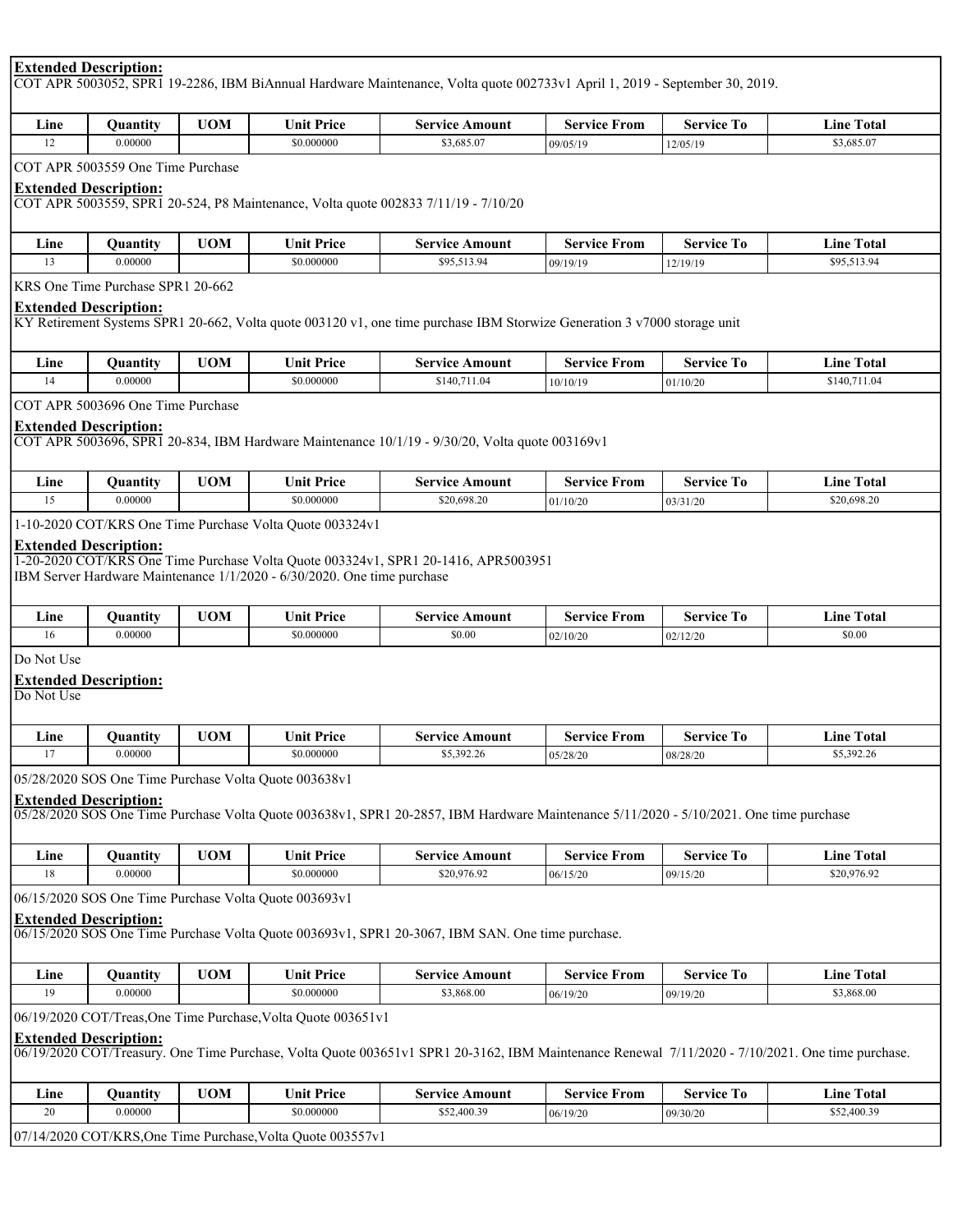# **Extended Description:**

06/19/2020 COT/KRS. One Time Purchase, Volta Quote 003557v1 SPR1 21-0079, IBM Maintenance Renewal 7//2020 - 6/30/2021. One time purchase.

| Line | .<br>Juantıtv | <b>TIORS</b><br>UN | $\mathbf{r}$<br>$\bullet$<br>∋nıt<br>Price | Amount<br>service | From<br>service | <b>Service</b> | Fotal<br>⊿ıne |
|------|---------------|--------------------|--------------------------------------------|-------------------|-----------------|----------------|---------------|
|      | 0.00000       |                    | \$0.000000                                 | \$176,987.32      | 10/15/20        | 01/15/2        | \$176,987.32  |

10/15/2020 COT, APR5004793 One time Purchase

# **Extended Description:**

10/15/2020 COT, IBM Maintenance Renewal, 10/01/2020 - 09/30/2021 Volta Quote 003879v1 SPR1 21\*1252, APR5004793 One time Purchase

| ∟ine | .<br>Vuantıtv | <b>UOM</b> | $\rightarrow$ Price<br>$\mathbf{r}$<br>∍nıt | Amount<br>Service | From<br>Service | <b>Service</b><br>10 | <b>Total</b><br>∟ıne |
|------|---------------|------------|---------------------------------------------|-------------------|-----------------|----------------------|----------------------|
| --   | 0.00000       |            | \$0.000000                                  | \$18,660.12       | 03/29/2         | 06/29/2              | \$18,660.12          |

03/29/2021 KET, Volta Quote 004049v.1

## **Extended Description:**

03/29/2021 KET, Tape Library Maintenance Volta Quote 004049v.1 SPR1 545 21-3075 One Time Purchase

| $ -$<br>∟ine | Ouantıtv | "IOM | $\mathbf{r}$<br>Price<br>$\bullet$<br>' ≀nıt ∶ | Amount<br>Service | From<br>Service | --<br>service<br>. O<br>эсі | <b>Total</b><br>Line : |
|--------------|----------|------|------------------------------------------------|-------------------|-----------------|-----------------------------|------------------------|
|              | 0.00000  |      | \$0.000000                                     | $\$3,868.00$      | 106/15/2        | 107/31/2.                   | \$3,868.00             |

06/15/2021 COT for Treasury, Volta Quote 004339v.1

# **Extended Description:**

06/15/2021 COT for Treasury, Volta Quote 004339v.1 SPR1 079 21-4424 7/11/2021 - 7/10/2022 APR0001164 One Time Purchase

| . .<br>⊿me | Juantıtv | <b>UOM</b> | <sup>*</sup> Price<br>$\mathbf{u}$ in $\mathbf{u}$ | Amount<br>service | From<br>Service | ---<br>Service<br>$\Omega$ | <b>CONTRACTOR</b><br>l'otal<br>$\mathbf{L}$ lne $\mathbf{L}$ |
|------------|----------|------------|----------------------------------------------------|-------------------|-----------------|----------------------------|--------------------------------------------------------------|
|            | 0.00000  |            | \$0.000000                                         | \$3,066.88        | 106/16/2        | $07/31/2$ .                | \$3,066.88                                                   |

06/16/2021 SOS, Volta Quote 004397v.1

# **Extended Description:**

06/16/2021 SOS Volta Quote 004397v.1 SPR1 120 21-4339 8 TB SAN Drives One Time Purchase

| <b>UOM</b><br>Line<br>Ouantity<br>25<br>0.00000<br><b>Extended Description:</b><br>$106/21/2021$ KPPA,<br>Volta Quote 004414v.1 |                                        |                       |                     |                   |                   |  |  |
|---------------------------------------------------------------------------------------------------------------------------------|----------------------------------------|-----------------------|---------------------|-------------------|-------------------|--|--|
|                                                                                                                                 | <b>Unit Price</b>                      | <b>Service Amount</b> | <b>Service From</b> | <b>Service To</b> | <b>Line Total</b> |  |  |
|                                                                                                                                 | \$0.000000                             | \$52,400.39           | 06/21/21            | 07/31/21          | \$52,400.39       |  |  |
|                                                                                                                                 | 06/21/2021 KPPA, Volta Quote 004414v.1 |                       |                     |                   |                   |  |  |
| ISPR1 100 21-4491<br><b>IBM Server Maintenance</b>                                                                              |                                        |                       |                     |                   |                   |  |  |

7/1/2021 - 6/30/2022 One Time Purchase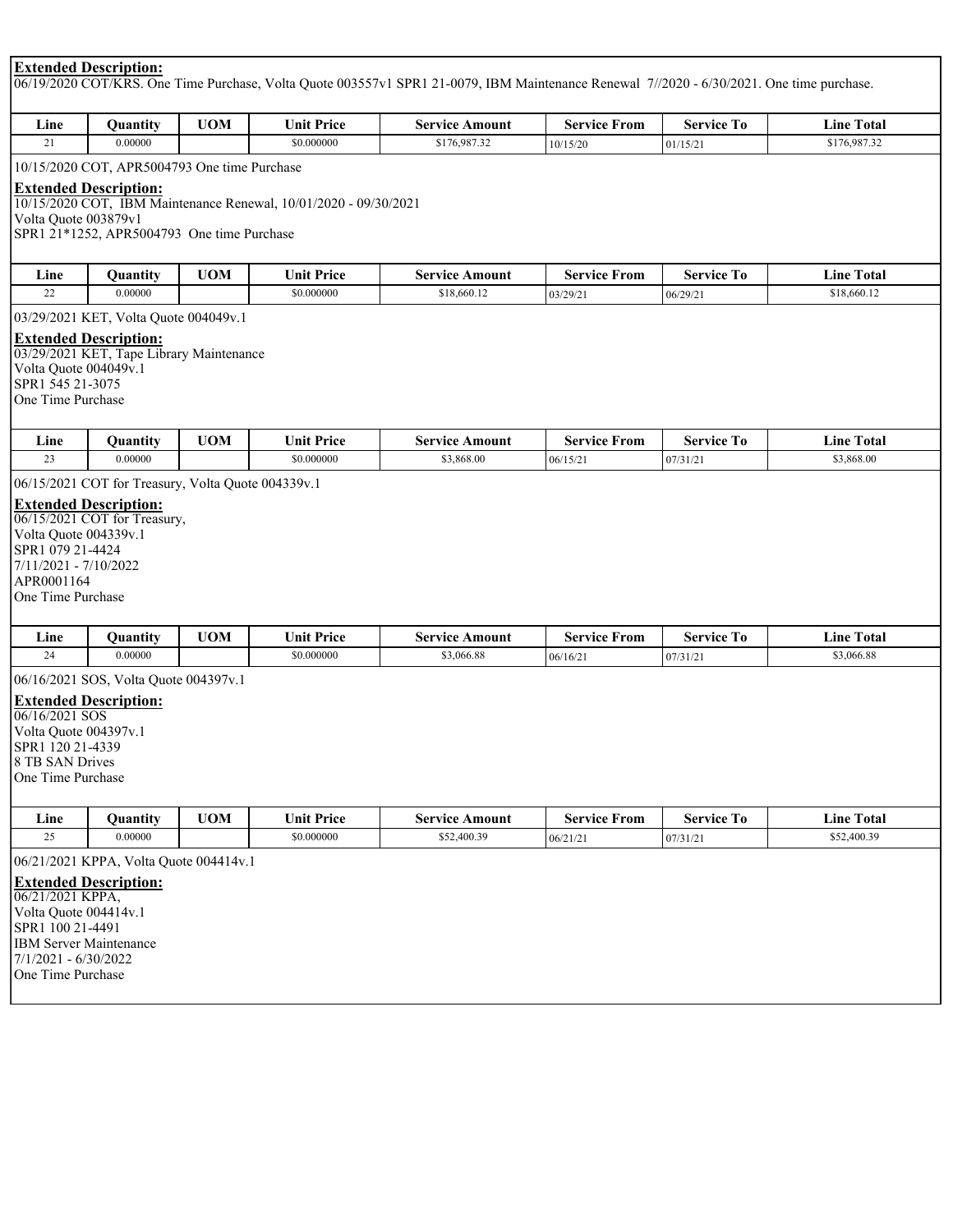|            | Document Description                         | Page 5 |
|------------|----------------------------------------------|--------|
| 1600000453 | <b>NASPO Data Storage IBM HW.SW.Services</b> |        |

**NASPO ValuePoint Cooperative Computer Equipment Contracts** Lead State (Minnesota)

**Terms and Conditions** 

# Please click the link below for additional NASPO ValuePoint contractual information and terms and conditions related to the procurement and award of the contracts.

**Portfolio Contractor - NASPO ValuePoint** 

# The expiration date of this contract is JULY 31, 2022

Note:

Under Kentucky Statutes, political subdivisions including cities of all classes, counties, and school districts may participate *in these Master Agreements to the same extent as agencies of the Commonwealth.* 

# FOR USE BY NON EXECUTIVE BRANCH STATE AGENCIES ONLY.

Executive Branch State Agencies (as indicated in the following web link <u>http://opendoor.ky.gov/accountability/gengov/Pages/executive.aspx)</u> may NOT utilize this addendum. The Commonwealth Office of Technology is the ONLY Executive Branch State Agency that is permitted to use this Addendum. Executive Branch State Agencies must contact the Commonwealth Office of Technology (COT).

# See Header of the MA for executed Participating Addendum and Amendment effective April 1, 2017 that includes the following:

Procurement of Products in Band 4 – Servers and Maintenance eligible under the IBM NASPO Master Agreement MNWNC-116.

Procurement of Products in Band 5 – Storage and Maintenance eligible under the IBM NASPO Master Agreement MNWNC-116.

ADDED 5/2/17 – Procurement of installation services for products in Band 4 –